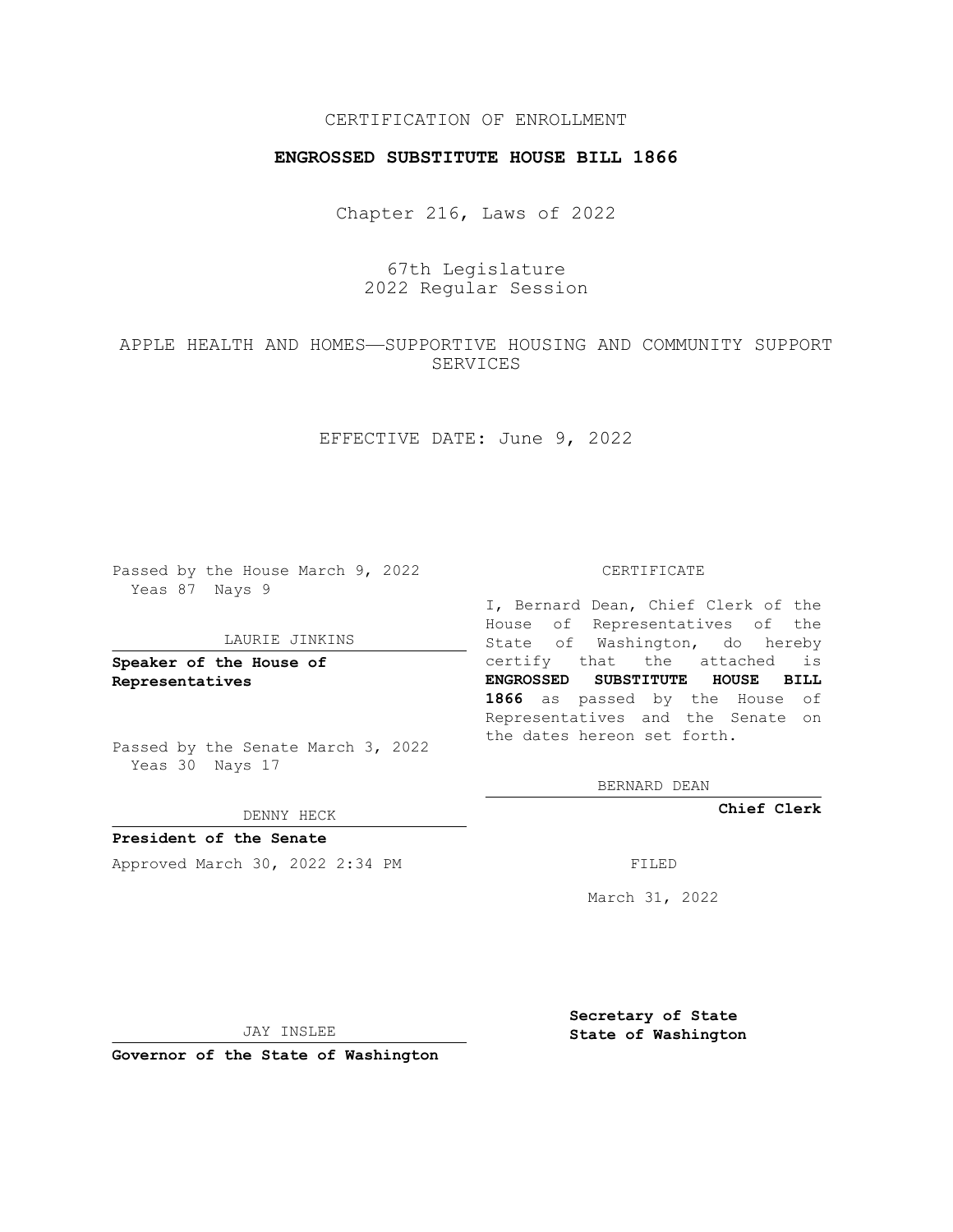### **ENGROSSED SUBSTITUTE HOUSE BILL 1866**

AS AMENDED BY THE SENATE

Passed Legislature - 2022 Regular Session

# **State of Washington 67th Legislature 2022 Regular Session**

**By** House Health Care & Wellness (originally sponsored by Representatives Chopp, Riccelli, Macri, Bateman, Davis, Fey, Goodman, Leavitt, Ortiz-Self, Peterson, Ramel, Ryu, Santos, Orwall, Wylie, Cody, Simmons, Slatter, Valdez, Wicks, Pollet, Taylor, Stonier, Ormsby, Hackney, Harris-Talley, and Frame)

READ FIRST TIME 02/03/22.

 AN ACT Relating to assisting persons receiving community support services through medical assistance programs to receive supportive housing; amending RCW 36.22.176; adding new sections to chapter 74.09 RCW; adding new sections to chapter 43.330 RCW; adding a new section 5 to chapter 44.28 RCW; and creating new sections.

6 BE IT ENACTED BY THE LEGISLATURE OF THE STATE OF WASHINGTON:

7 NEW SECTION. **Sec. 1.** (1) The legislature finds that:

 (a) The epidemic of homelessness apparent in communities throughout Washington is creating immense suffering. It is threatening the health of homeless families and individuals, sapping their human potential, eroding public confidence, and undermining the shared values that have driven our state's prosperity, including public safety and access to public streets, parks, and facilities;

 (b) In seeking to identify the causes of this epidemic, a large proportion of those unsheltered also suffer from serious behavioral health or physical health conditions that will inevitably grow worse 17 without timely and effective health care;

18 (c) Housing is an indispensable element of effective health care. 19 Stable housing is a prerequisite to addressing behavioral health 20 needs and lack of housing is a precursor to poor health outcomes;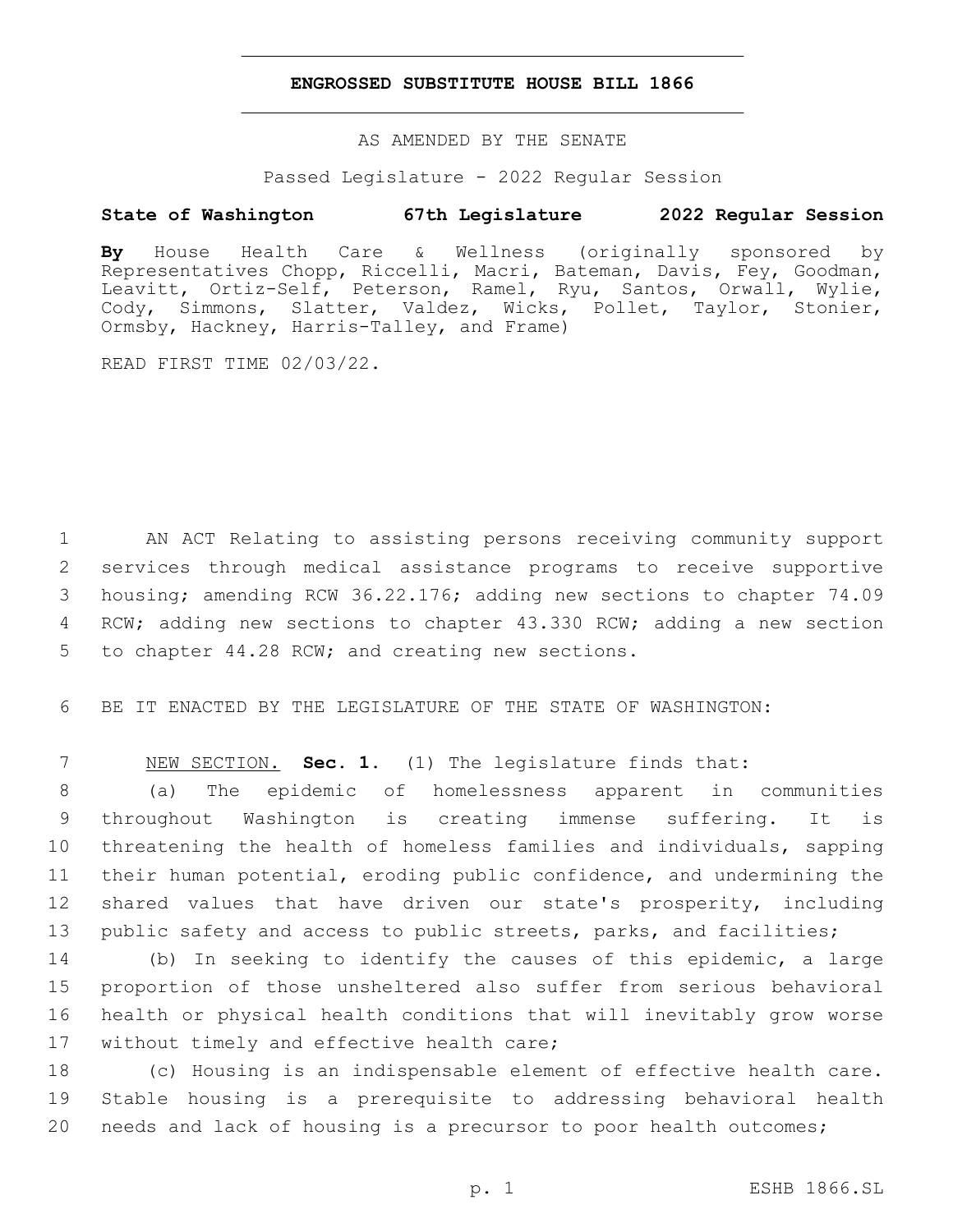(d) A home, health care, and wellness are fundamental for 2 Washington residents;

 (e) Reducing homelessness is a priority of the people of Washington state and that reducing homelessness through policy alignment and reform lessens fiscal impact to the state and improves 6 the economic vitality of our businesses;

 (f) The impact of this epidemic is falling most heavily on those communities that already suffer the most serious health disparities: Black, indigenous, people of color, and historically marginalized and underserved communities. It is a moral imperative to shelter 11 chronically homeless populations; and

 (g) Washington state has many of the tools needed to address this challenge, including a network of safety net health and behavioral health care providers in both urban and rural areas, an effective 15 system of health care coverage through apple health, and excellent public and nonprofit affordable housing providers. Yet far too many homeless families and individuals are going without the housing and health care resources they need because these tools have yet to be 19 combined in an effective way across the state.

 (2) It is the intent of the legislature to treat chronic homelessness as a medical condition and that the apple health and homes act address the needs of chronically homeless populations by pairing a health care problem with a health care solution.

 NEW SECTION. **Sec. 2.** A new section is added to chapter 74.09 25 RCW to read as follows:

 The definitions in this section apply throughout sections 3 and 4 27 of this act unless the context clearly requires otherwise.

 (1) "Community support services" means active search and 29 promotion of access to, and choice of, appropriate, safe, and affordable housing and ongoing supports to assure ongoing successful tenancy. The term includes, but is not limited to, services to medical assistance clients who are homeless or at risk of becoming homeless through outreach, engagement, and coordination of services with shelter and housing. The term includes benefits offered through the foundational community supports program established pursuant to the authority's federal waiver, entitled "medicaid transformation 37 project," as amended and reauthorized.

 (2) "Community support services provider" means a local entity that contracts with a coordinating entity to provide community

p. 2 ESHB 1866.SL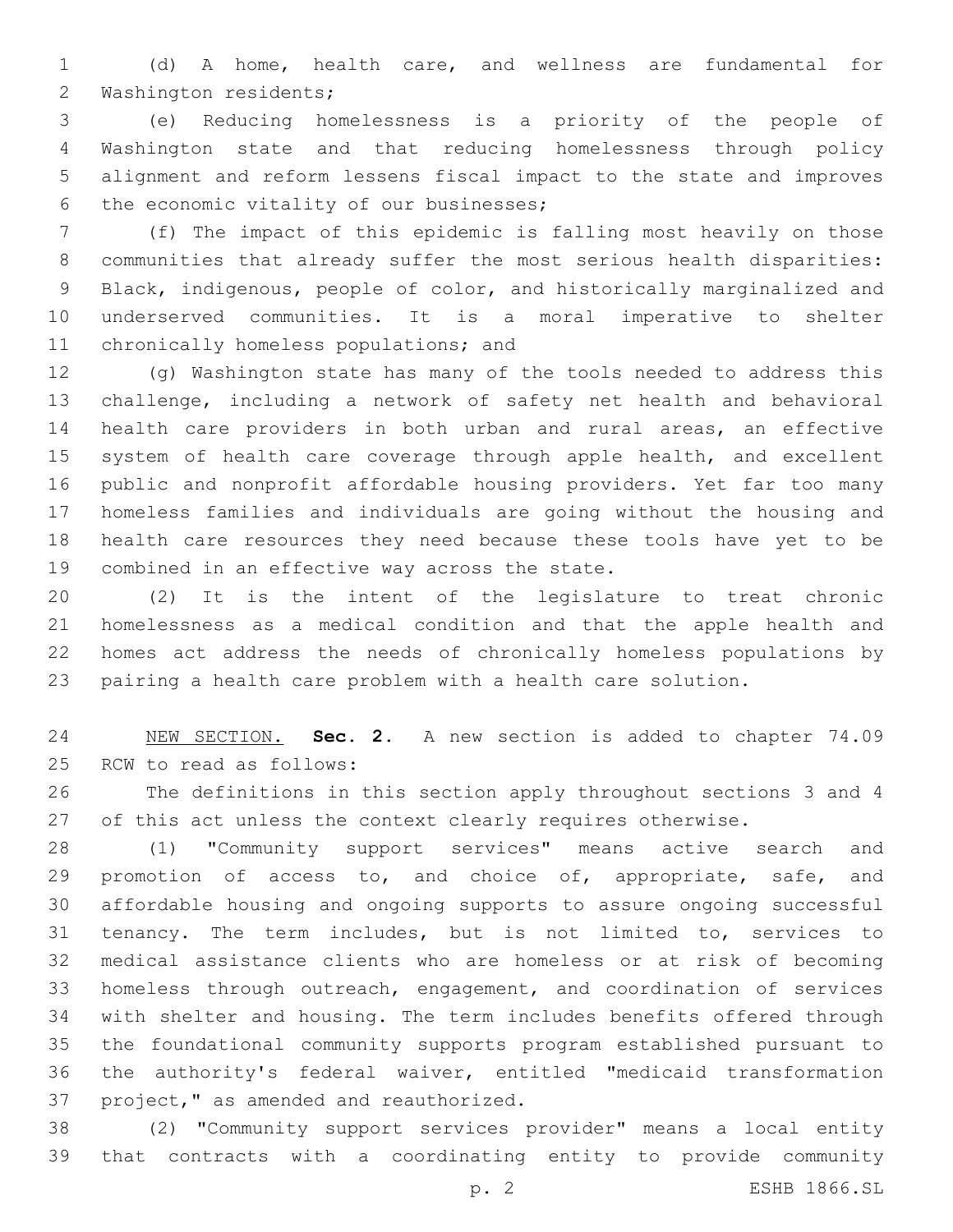support services. A community support services provider may also separately perform the functions of a housing provider.

 (3) "Coordinating entity" means one or more organizations, including medicaid managed care organizations, under contract with the authority to coordinate community support services as required under sections 3 and 4 of this act. There may only be one 7 coordinating entity per regional service area.

(4) "Department" means the department of commerce.

(5) "Homeless person" has the same meaning as in RCW 43.185C.010.

 (6) "Housing provider" means a public or private organization that supplies permanent supportive housing units consistent with RCW 36.70A.030 to meet the housing needs of homeless persons. A housing provider may supply permanent supportive housing in a site-based or scattered site arrangement using a variety of public, private, philanthropic, or tenant-based sources of funds to cover operating costs or rent. A housing provider may also perform the functions of a 17 community support services provider.

 (7) "Office" means the office of apple health and homes created 19 in section 5 of this act.

 (8) "Program" means the apple health and homes program 21 established in section 3 of this act.

 (9) "Permanent supportive housing" has the same meaning as in RCW 23 36.70A.030.

 NEW SECTION. **Sec. 3.** A new section is added to chapter 74.09 25 RCW to read as follows:

 (1) Subject to the availability of amounts appropriated for this specific purpose, the apple health and homes program is established to provide a permanent supportive housing benefit and a community support services benefit through a network of community support services providers for persons assessed with specific health needs 31 and risk factors.

 (a) The program shall operate through the collaboration of the department, the authority, the department of social and health services, local governments, the coordinating entity or entities, community support services providers, local housing providers, local health care entities, and community-based organizations in contact with potentially eligible individuals, to assure seamless integration of community support services, stable housing, and health care 39 services.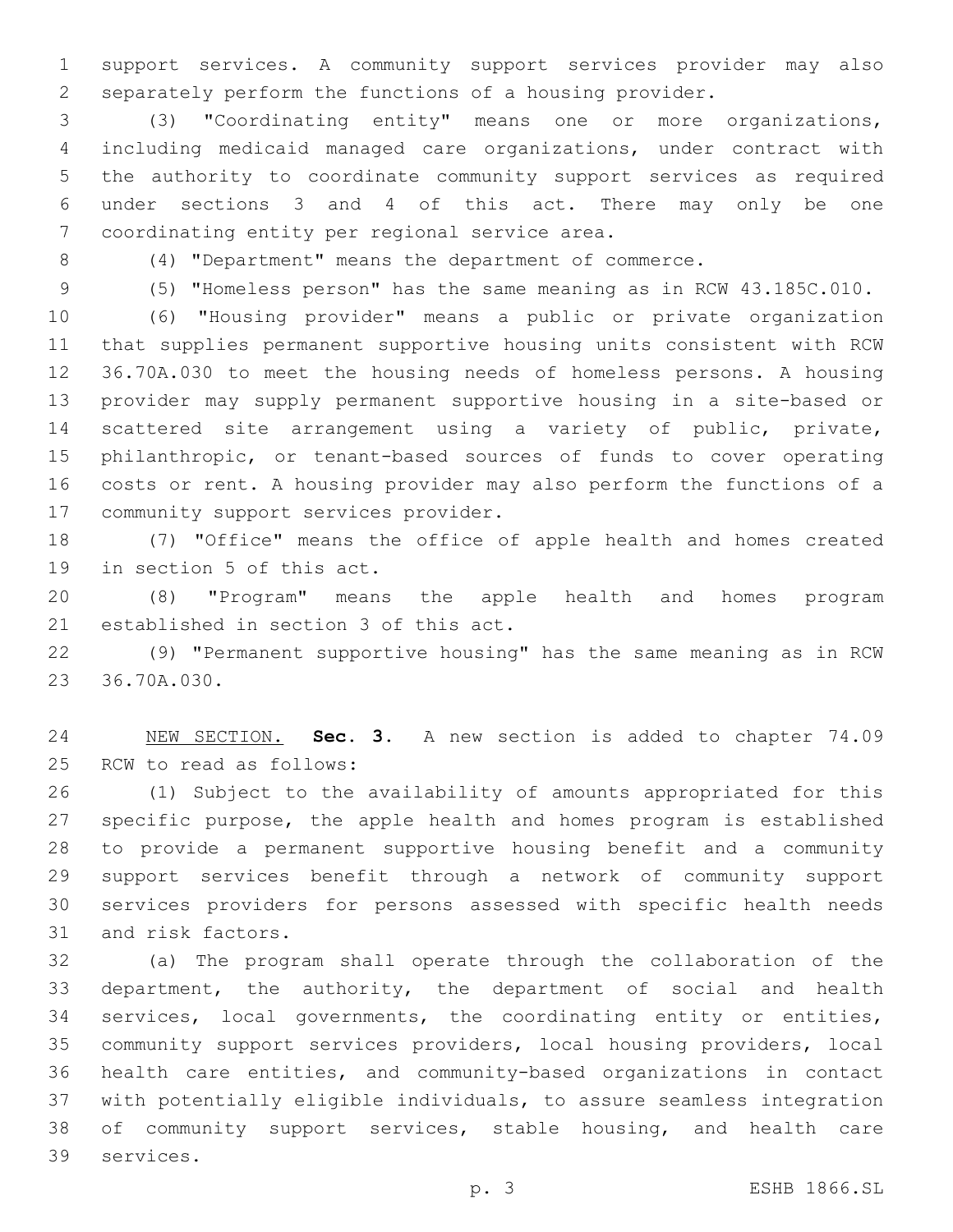(b) The entities operating the program shall coordinate resources, technical assistance, and capacity building efforts to help match eligible individuals with community support services, health care, including behavioral health care and long-term care 5 services, and stable housing.

 (2) To be eligible for community support services and permanent supportive housing under subsection (3) of this section, a person 8 must:

9 (a) Be 18 years of age or older;

 (b)(i) Be enrolled in a medical assistance program under this 11 chapter and eligible for community support services;

 (ii)(A) Have a countable income that is at or below 133 percent 13 of the federal poverty level, adjusted for family size, and determined annually by the federal department of health and human 15 services; and

 (B) Not be eligible for categorically needy medical assistance, as defined in the social security Title XIX state plan; or

 (iii) Be assessed as likely eligible for, but not yet enrolled in, a medical assistance program under this chapter due to the severity of behavioral health symptom acuity level which creates 21 barriers to accessing and receiving conventional services;

22 (c) Have been assessed:

 (i) By a licensed behavioral health agency to have a behavioral health need which is defined as meeting one or both of the following 25 criteria:

 (A) Having mental health needs, including a need for improvement, stabilization, or prevention of deterioration of functioning resulting from the presence of a mental illness; or

 (B) Having substance use disorder needs indicating the need for outpatient substance use disorder treatment which may be determined by an assessment using the American society of addiction medicine criteria or a similar assessment tool approved by the authority;

 (ii) By the department of social and health services as needing either assistance with at least three activities of daily living or hands-on assistance with at least one activity of daily living and have the preliminary determination confirmed by the department of social and health services through an in-person assessment conducted by the department of social and health services; or

 (iii) To be a homeless person with a long-continuing or indefinite physical condition requiring improvement, stabilization,

p. 4 ESHB 1866.SL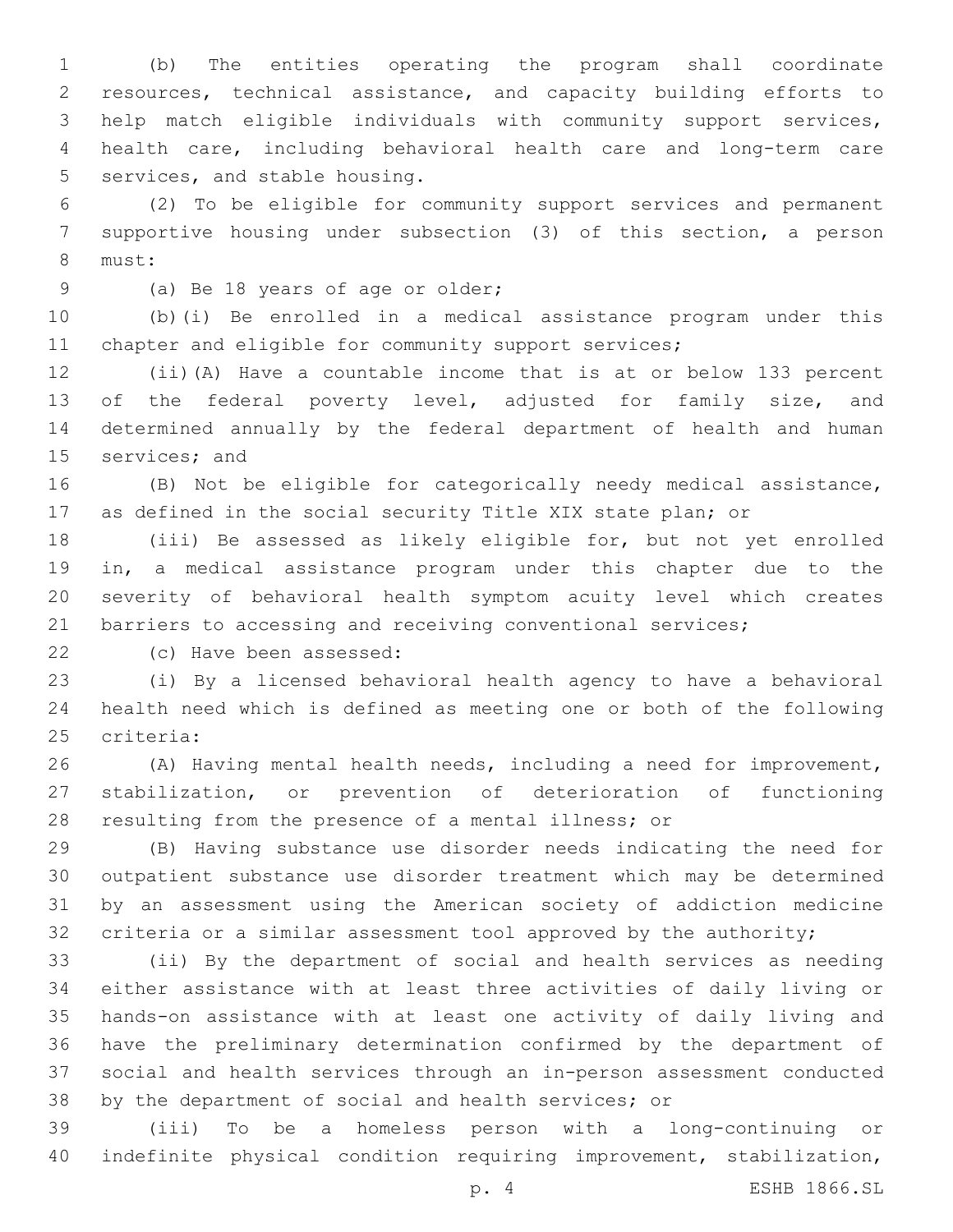or prevention of deterioration of functioning, including the ability 2 to live independently without support; and

(d) Have at least one of the following risk factors:

 (i)(A) Be a homeless person at the time of the eligibility determination for the program and have been homeless for 12 months 6 prior to the eligibility determination; or

 (B) Have been a homeless person on at least four separate occasions in the three years prior to the eligibility determination for the program, as long as the combined occasions equal at least 12 10 months;

 (ii) Have a history of frequent or lengthy institutional contact, including contact at institutional care facilities such as jails, substance use disorder or mental health treatment facilities, 14 hospitals, or skilled nursing facilities; or

 (iii) Have a history of frequent stays at adult residential care 16 facilities or residential treatment facilities.

 (3) Once a coordinating entity verifies that a person has met the eligibility criteria established in subsection (2) of this section, it must connect the eligible person with a community support services provider. The community support services provider must:

 (a) Deliver pretenancy support services to determine the person's specific housing needs and assist the person in identifying permanent supportive housing options that are appropriate and safe for the 24 person;

 (b) Fully incorporate the eligible person's available community support services into the case management services provided by the 27 community support services provider; and

 (c) Deliver ongoing tenancy-sustaining services to support the 29 person in maintaining successful tenancy.

 (4) Housing options offered to eligible participants may vary, subject to the availability of housing and funding.

 (5) The community support services benefit must be sustained or renewed in accordance with the eligibility standards in subsection (2) of this section, except that the standards related to homelessness shall be replaced with an assessment of the person's likelihood to become homeless in the event that the community support services benefit is terminated. The coordinating entity must adopt procedures to conduct community support services benefit renewals, 39 according to authority standards.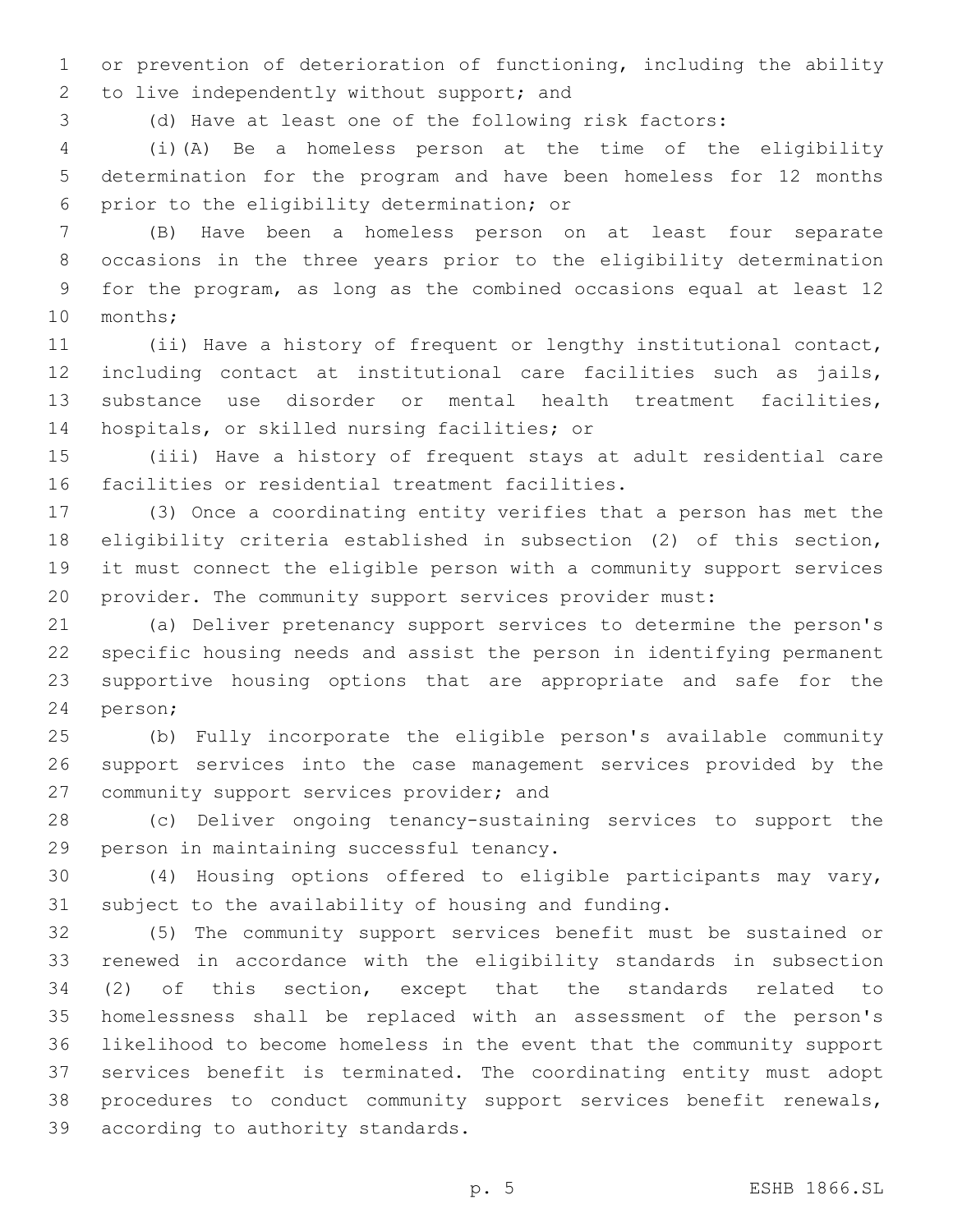NEW SECTION. **Sec. 4.** A new section is added to chapter 74.09 2 RCW to read as follows:

 (1) To establish and administer section 3 of this act, the 4 authority shall:

 (a)(i) Establish or amend a contract with a coordinating entity to:

 (A) Assure the availability of access to eligibility determinations services for community support services benefits and 9 permanent supportive housing benefits;

 (B) Verify that persons meet the eligibility standards of section 11  $3(2)$  of this act;

 (C) Coordinate enrollment in medical assistance programs for persons who meet the eligibility standards of section 3(2) of this act, except for actual enrollment in a medical assistance program 15 under this chapter; and

 (D) Coordinate with a network of community support services providers to arrange with local housing providers for the placement of an eligible person in permanent supportive housing appropriate to the person's needs and assure that community support services are provided to the person by a community support services provider.

 (ii) The primary role of the coordinating entity or entities is administrative and operational, while the authority shall establish the general policy parameters for the work of the coordinating entity 24 or entities.

 (iii) In selecting the coordinating entity or entities, the authority shall: Choose one or more organizations that are capable of coordinating access to both community support services and permanent supportive housing services to eligible persons under section 3 of this act; and select no more than one coordinating entity per region which is served by medicaid managed care organizations;

 (b) Report to the office for the ongoing monitoring of the 32 program; and

(c) Adopt any rules necessary to implement the program.

 (2) The authority shall establish a work group to provide feedback to the agency on its foundational community supports program as it aligns with the work of the housing benefit. The work group may include representatives of state agencies, behavioral health administrative services organizations, the coordinating entity or entities, and contracted agencies providing foundational community supports services. Topics may include, but are not limited to, best

p. 6 ESHB 1866.SL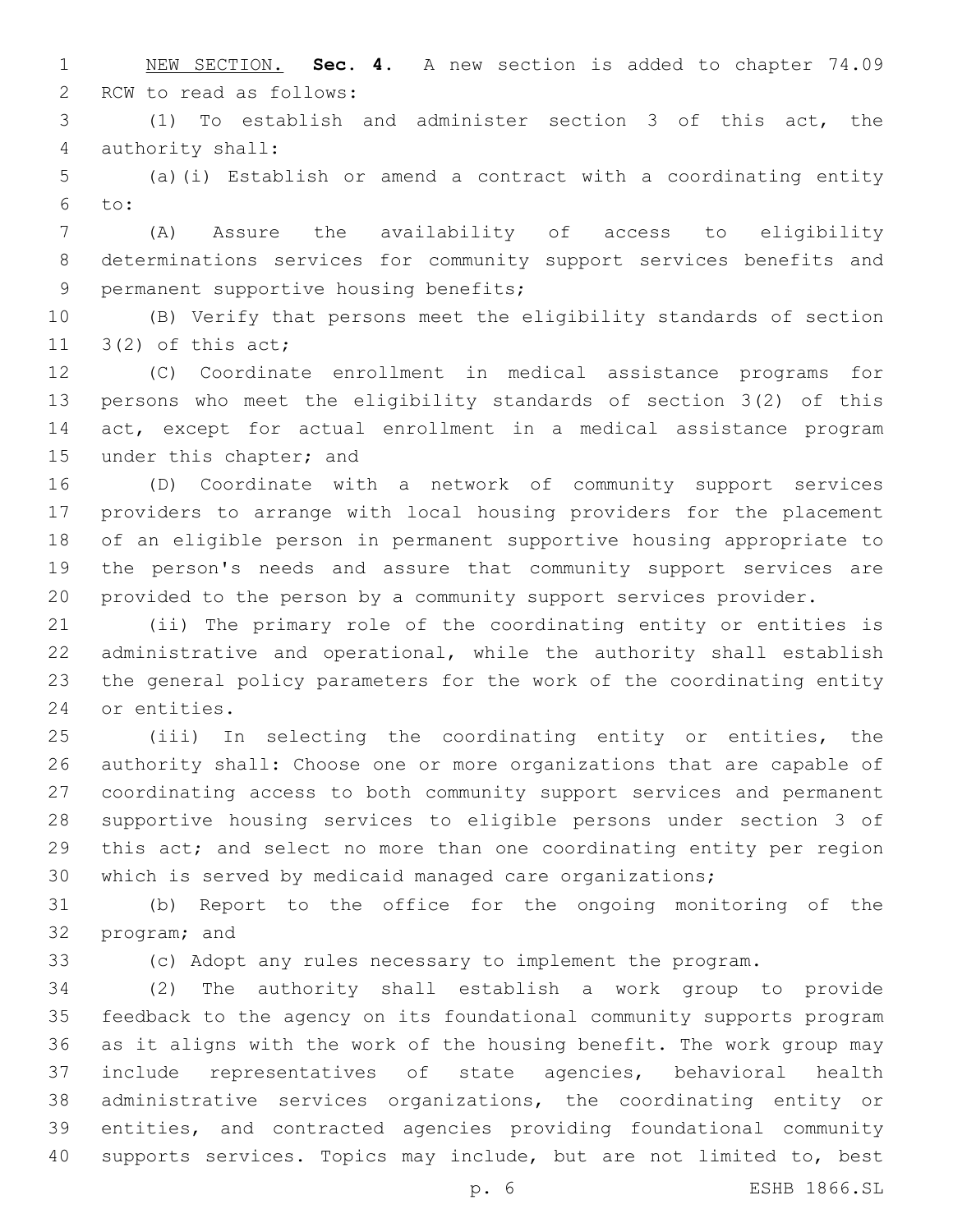practices in eligibility screening processes and case rate billing for foundational community supports housing, regional cost differentials, costs consistent with specialized needs, improved data access and data sharing with foundational community supports providers, and requirements related to the use of a common practice tool among community support services providers to integrate social determinants of health into service delivery. The authority, in consultation with foundational community supports providers and their stakeholders, shall engage each region on case management tools and programs, evaluate effectiveness, and inform the appropriate committees of the legislature on the use of case management tools. Case management shall also be a regular item of engagement in the work group. The authority shall convene the work group at least once each quarter and may expand upon, but not duplicate, existing work groups or advisory councils at the authority or other state agencies.

 (3) To support the goals of the program and the goals of other statewide initiatives to identify and address social needs, including efforts within the 1115 waiver renewal to advance health equity and health-related supports, the authority shall work with the office and the department of social and health services to research, identify, and implement statewide universal measures to identify and consider social determinants of health domains, including housing, food security, transportation, financial strain, and interpersonal safety. 24 The authority shall select an accredited or nationally vetted tool, including criteria for prioritization, for the community support services provider to use when making determinations about housing options and other support services to offer individuals eligible for the program. This screening and prioritization process may not exclude clients transitioning from inpatient or other behavioral health residential treatment settings. The authority shall inform the governor and the appropriate committees of the legislature on 32 progress to this end.

 (4)(a) The authority and the department may seek and accept funds from private and federal sources to support the purposes of the 35 program.

 (b) The authority shall seek approval from the federal department 37 of health and human services to:

 (i) Receive federal matching funds for administrative costs and services provided under the program to persons enrolled in medicaid;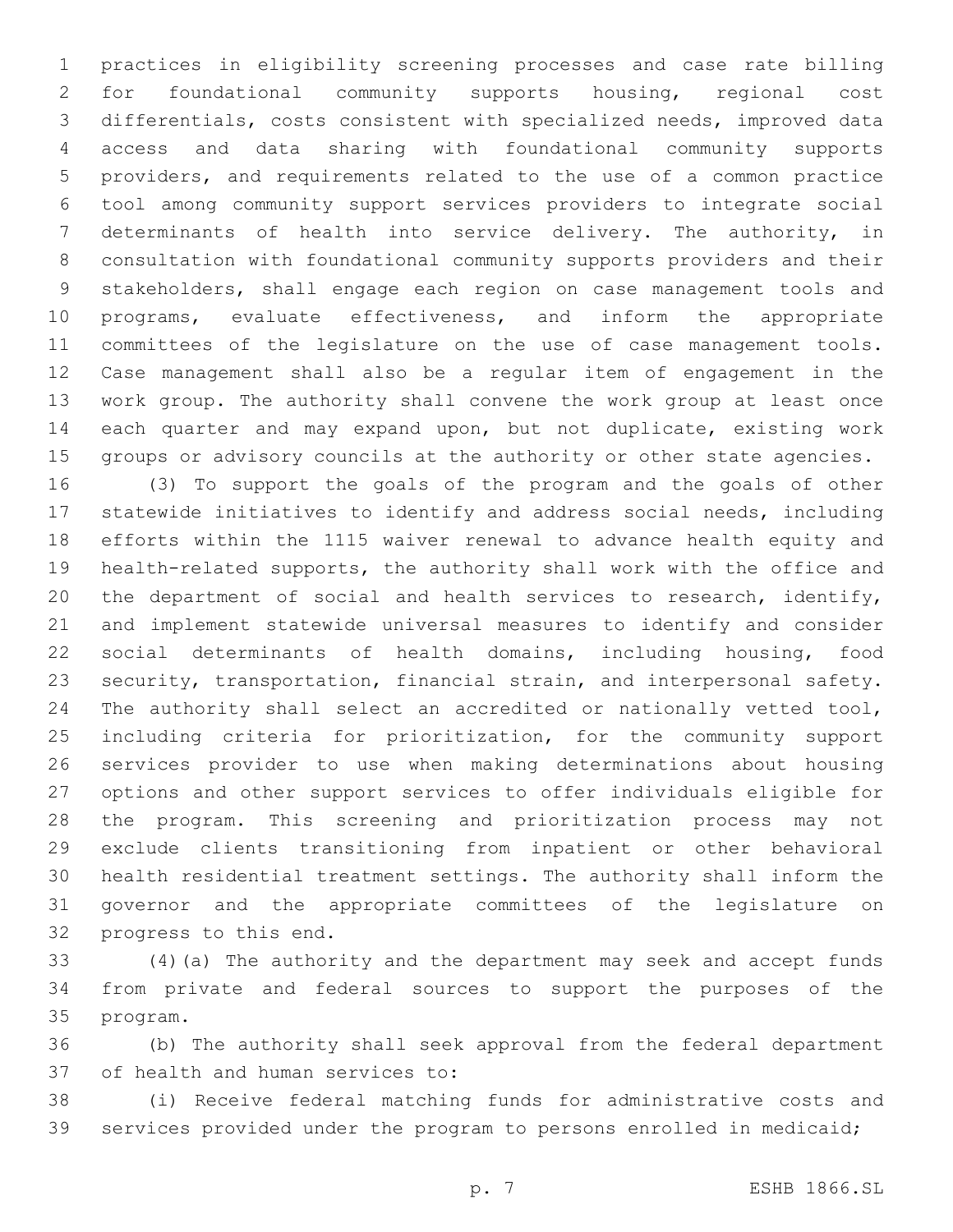(ii) Align the eligibility and benefit standards of the foundational community supports program established pursuant to the waiver, entitled "medicaid transformation project" and initially approved November 2017, between the authority and the federal centers for medicare and medicaid services, as amended and reauthorized, with the standards of the program, including extending the duration of the benefits under the foundational community supports program to not 8 less than 12 months; and

 (iii) Implement a medical and psychiatric respite care benefit 10 for certain persons enrolled in medicaid.

 (5)(a) By December 1, 2022, the authority and the office shall report to the governor and the legislature on preparedness for the first year of program implementation, including the estimated enrollment, estimated program costs, estimated supportive housing unit availability, funding availability for the program from all sources, efforts to improve billing and administrative burdens for foundational community supports providers, efforts to streamline continuity of care and system connection for persons who are potentially eligible for foundational community supports, and any statutory or budgetary needs to successfully implement the first year 21 of the program.

 (b) By December 1, 2023, the authority and the office shall report to the governor and the legislature on the progress of the first year of program implementation and preparedness for the second 25 year of program implementation.

 (c) By December 1, 2024, the authority and the office shall report to the governor and the legislature on the progress of the first two years of program implementation and preparedness for 29 ongoing housing acquisition and development.

 (d) By December 1, 2026, the authority and the office shall report to the governor and the legislature on the full implementation of the program, including the number of persons served by the program, available permanent supportive housing units, estimated unmet demand for the program, ongoing funding requirements for the program, and funding availability for the program from all sources. Beginning December 1, 2027, the authority and the office shall provide annual updates to the governor and the legislature on the 38 status of the program.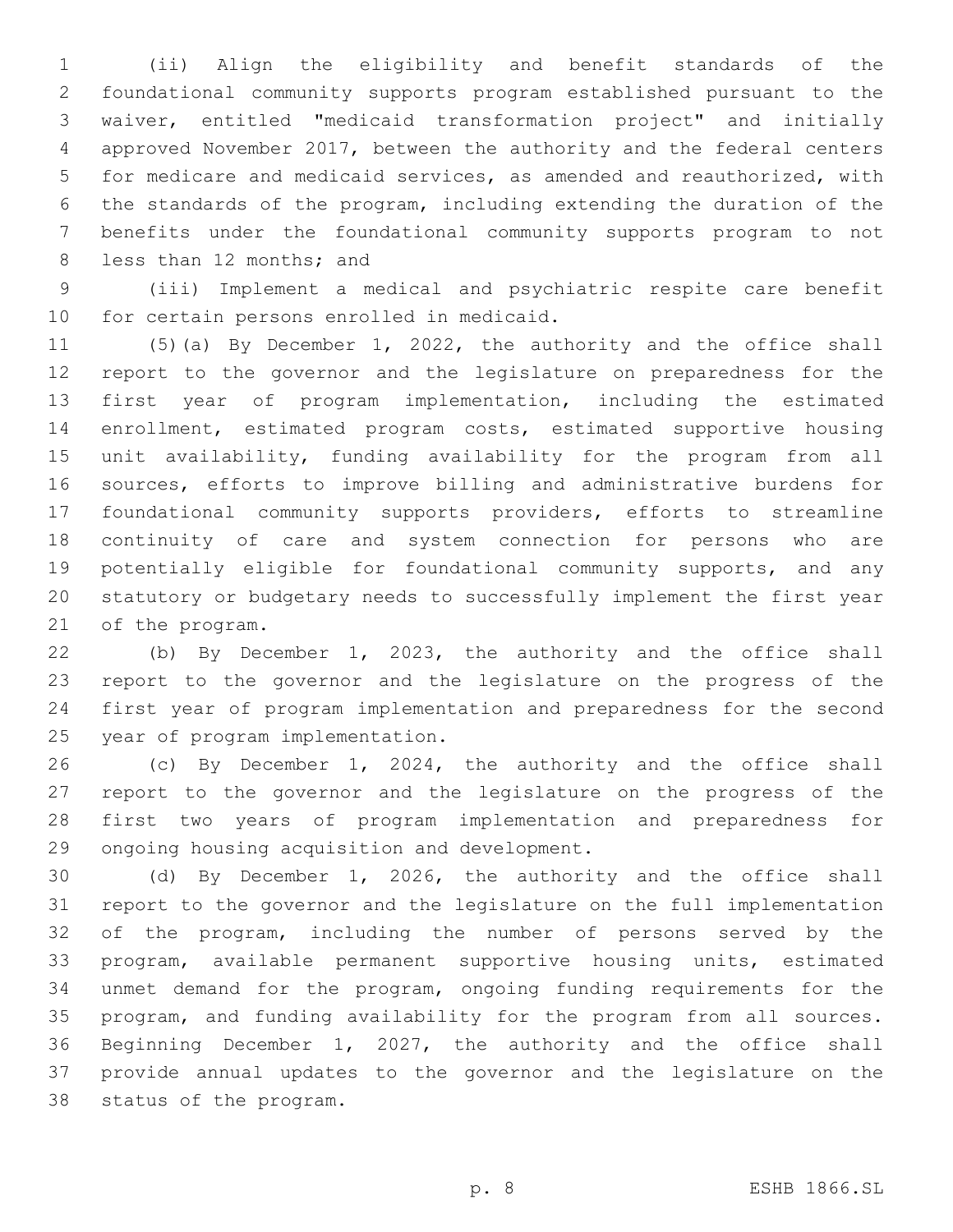NEW SECTION. **Sec. 5.** A new section is added to chapter 43.330 2 RCW to read as follows:

 (1) Subject to the availability of amounts appropriated for this specific purpose, there is created the office of apple health and 5 homes within the department.

 (2) Activities of the office of apple health and homes must be 7 carried out by a director of the office of apple health and homes, supervised by the director of the department or their designee.

 (3) The office of apple health and homes is responsible for leading efforts under this section and coordinating a spectrum of practice efforts related to providing permanent supportive housing, including leading efforts related to every aspect of creating housing, operating housing, obtaining services, and delivering those services to connect people with housing and maintain them in that 15 housing.

(4) The office of apple health and homes shall:

 (a) Subject to available funding, allocate funding for permanent supportive housing units sufficient in number to fulfill permanent supportive housing needs of persons determined to be eligible for the program by the coordinating entity or entities under section 3 of 21 this  $act;$ 

 (b) Collaborate with department divisions responsible for making awards or loans to appropriate housing providers to acquire, build, and operate the housing units, including but not limited to nonprofit community organizations, local counties and cities, public housing 26 authorities, and public development authorities;

 (c) Collaborate with the authority on administrative functions, oversight, and reporting requirements, as necessary to implement the apple health and homes program established under section 3 of this 30 act;

 (d) Establish metrics and collect racially disaggregated data from the authority and the department related to the program's effect on providing persons with permanent supportive housing, moving people into independent housing, long-term housing stability, improving health outcomes for people in the program, estimated reduced health care spending to the state on persons enrolled in the program, and outcomes related to social determinants of health;

 (e) Develop a publicly accessible dashboard to make key program outcomes available to the public. Key program outcomes include, but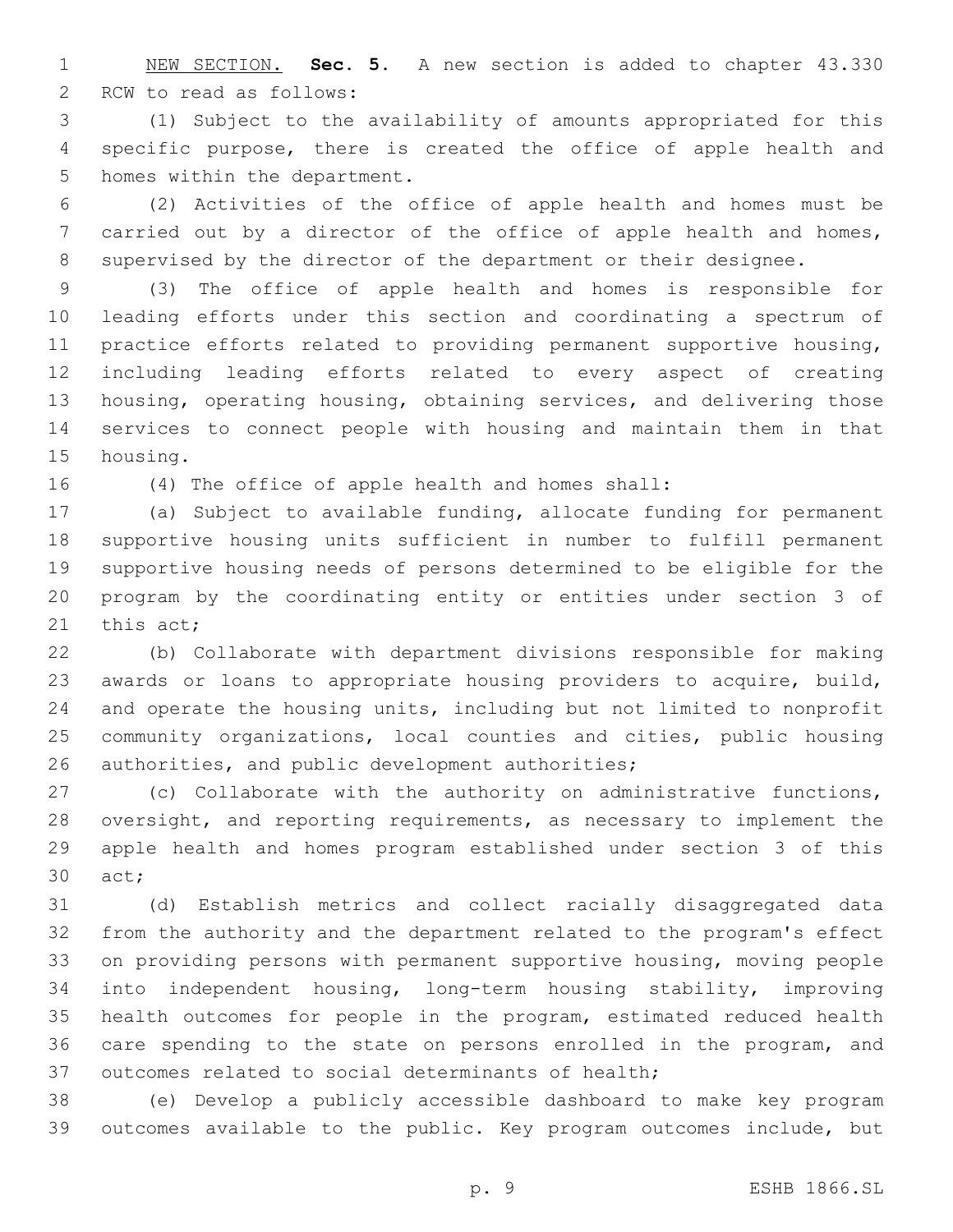are not limited to, the number of people served by the program and 2 the number of housing units created by the office;

 (f) Create work plans and establish milestones to achieve the goal of providing permanent supportive housing for all eligible 5 individuals; and

 (g) Oversee the allocation of community support services provider and housing provider capacity-building grants to further the state's interests of enhancing the ability of community support services providers and housing providers to deliver community support services and permanent supportive housing and assure that an initial infrastructure is established to create strong networks of community 12 support services providers and housing providers.

 (5) The office of apple health and homes must be operational no later than January 1, 2023. The department shall assure the coordination of the work of the office of apple health and homes with other offices within the department with similar or adjacent 17 authorities and functions.

18 (6) For the purposes of this section:

 (a) "Community support services provider" has the same meaning as 20 in section 2 of this act.

 (b) "Coordinating entity" has the same meaning as in section 2 of 22 this act.

 (c) "Housing provider" has the same meaning as in section 2 of 24 this act.

 (d) "Permanent supportive housing" has the same meaning as in 26 section 2 of this act.

 NEW SECTION. **Sec. 6.** A new section is added to chapter 43.330 28 RCW to read as follows:

 The apple health and homes account is created in the state treasury. Moneys in the account may be spent only after appropriation. Expenditures from the account may be used only for permanent supportive housing programs administered by the office created in section 5 of this act, including acquisition and development of permanent supportive housing units, operations, maintenance, and services costs of permanent supportive housing units, project-based vouchers, provider grants, and other purposes authorized by appropriations made in the operating budget. The department must prioritize allocating at least 10 percent of the expenditures from the account to organizations that serve and are

p. 10 ESHB 1866.SL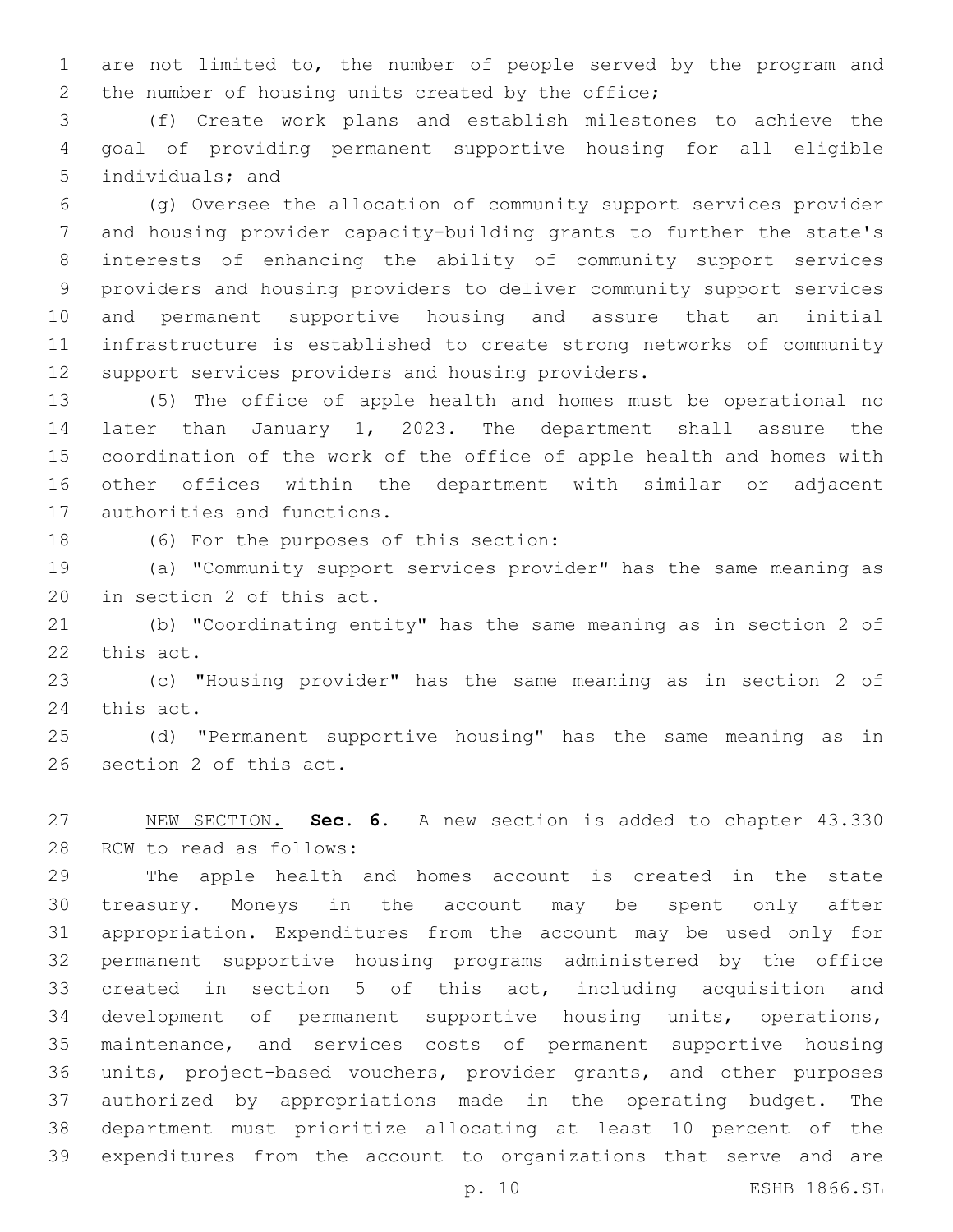substantially governed by individuals disproportionately impacted by homelessness and behavioral health conditions, including black, indigenous, and other people of color, lesbian, gay, bisexual, queer, transgender, and other gender diverse individuals. When selecting projects supported by funds from the account, the office shall balance the state's interest in quickly approving and financing projects, the degree to which the project will leverage other funds, 8 the extent to which the project promotes racial equity, and the extent to which the project will promote priorities of this act on a statewide basis, including in rural areas and in geographically 11 diverse parts of the state.

 **Sec. 7.** RCW 36.22.176 and 2021 c 214 s 1 are each amended to 13 read as follows:

 (1) Except as provided in subsection (2) of this section, a surcharge of \$100 must be charged by the county auditor for each document recorded, which is in addition to any other charge or surcharge allowed by law. The auditor must remit the funds to the state treasurer to be deposited and used as follows:

 (a) Twenty percent of funds must be deposited in the affordable housing for all account for operations, maintenance, and service costs for permanent supportive housing as defined in RCW 36.70A.030;

 (b) From July 1, 2021, through June 30, 2023, four percent of the funds must be deposited into the landlord mitigation program account created in RCW 43.31.615 for the purposes of RCW 43.31.605(1). Thereafter, two percent of funds must be deposited into the landlord mitigation program account created in RCW 43.31.615 for purposes of 27 RCW 43.31.605(1); ((and))

 (c)(i) The remainder of funds must be distributed to the home 29 security fund account, with no less than 60 percent of funds to be used for project-based vouchers for nonprofit housing providers or public housing authorities, housing services, rapid rehousing, 32 emergency housing, (( $\Theta$ )) acquisition, or operations, maintenance, and service costs for permanent supportive housing as defined in RCW 36.70A.030 for persons with disabilities. Permanent supportive housing programs administered by the office of apple health and homes created in section 5 of this act are also eligible to use these 37 funds. Priority for use must be given to ((project-based vouchers and related services, housing acquisition, or emergency housing, for)) 39 purposes intended to house persons who are chronically homeless or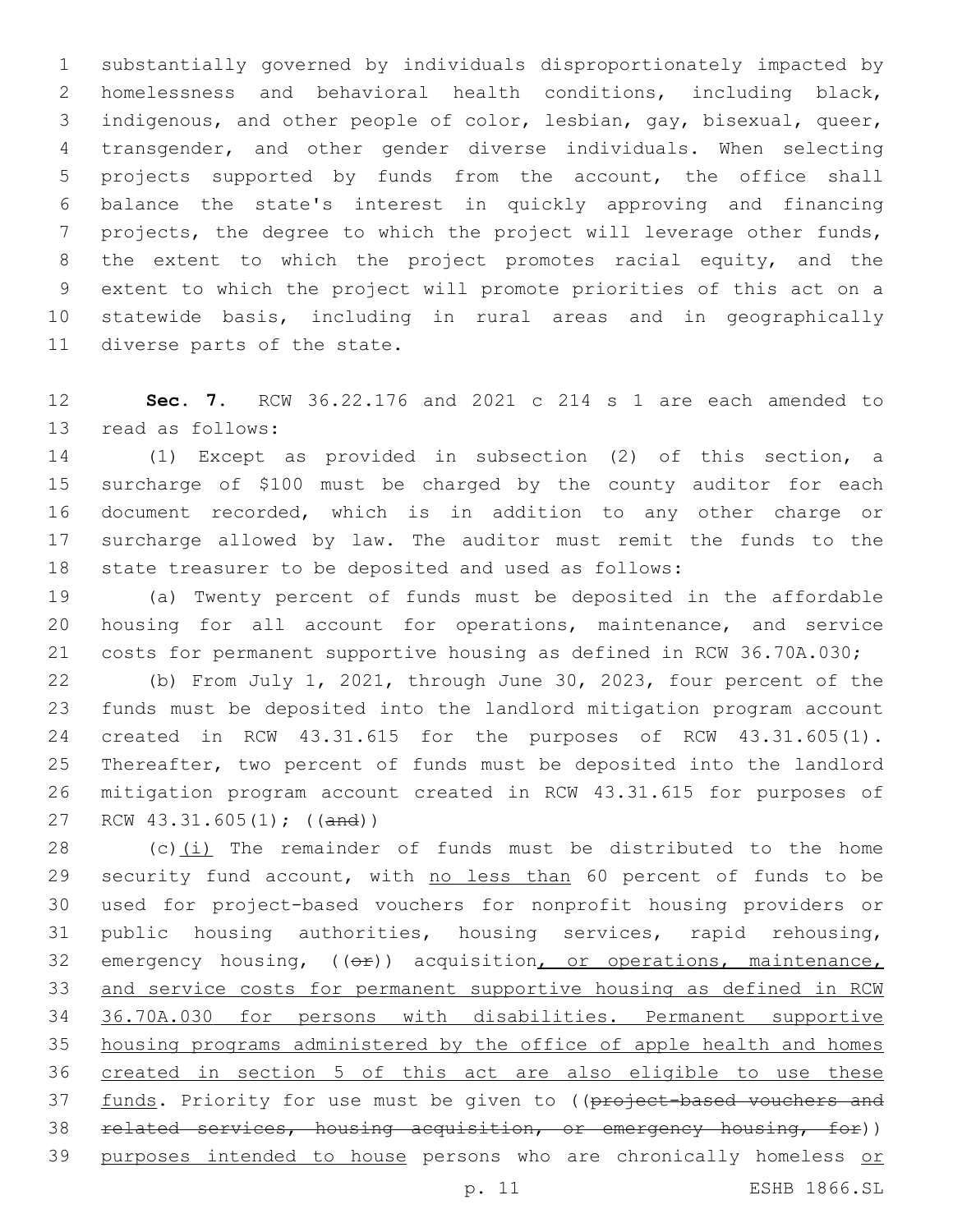maintain housing for individuals with disabilities and prior 2 experiences of homelessness, including families with children. ((At least 50 percent of persons receiving a project-based voucher, rapid rehousing, emergency housing, or benefiting from housing acquisition must be living unsheltered at the time of initial engagement.)) In addition, funds may be used for eviction prevention rental assistance pursuant to RCW 43.185C.185, foreclosure prevention services, dispute resolution center eviction prevention services, rental assistance for people experiencing homelessness, and tenant education and legal 10 assistance.

 (ii) The department shall provide counties with the right of first refusal to receive grant funds distributed under this 13 subsection (c). If a county refuses the funds or does not respond 14 within a time frame established by the department, the department 15 shall identify an alternative grantee. The alternative grantee shall distribute the funds in a manner that is in compliance with this chapter.

 (2) The surcharge imposed in this section does not apply to: (a) Assignments or substitutions of previously recorded deeds of trust; (b) documents recording a birth, marriage, divorce, or death; (c) any recorded documents otherwise exempted from a recording fee or additional surcharges under state law; (d) marriage licenses issued 23 by the county auditor; or (e) documents recording a federal, state, county, city, or water-sewer district, or wage lien or satisfaction 25 of lien.

 NEW SECTION. **Sec. 8.** Subject to amounts appropriated from the apple health and homes account created in section 6 of this act the department of commerce shall establish a rapid permanent supportive housing acquisition and development program to issue competitive financial assistance to eligible organizations under RCW 43.185A.040 and to public development authorities established under RCW 35.21.730 through 35.21.755, for the acquisition or the construction of permanent supportive housing units, subject to the following conditions and limitations:

 (1) Awards or loans provided under this section may be used to construct permanent supportive housing units or to acquire real property for quick conversion into permanent supportive housing units which may include predevelopment or development activities, renovation, and building update costs. Awards or loans provided under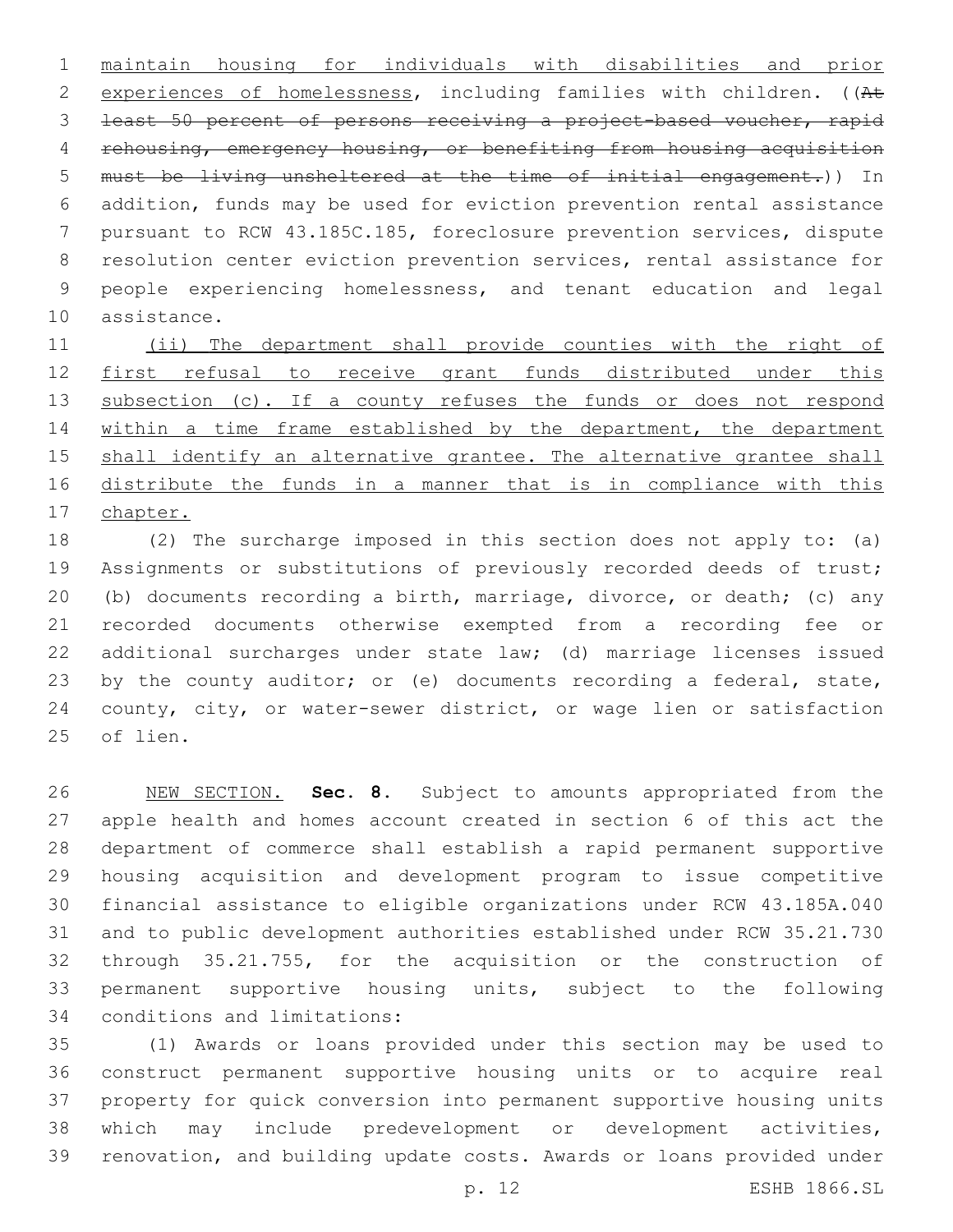this section may not be used for operating or maintenance costs associated with providing permanent supportive housing, supportive 3 services, or debt service.

 (2) Projects acquired or constructed under this section must serve individuals eligible for a community support services benefit through the apple health and homes program, as established in section 7 3 of this act.

 (3) The department of commerce shall establish criteria for the issuance of the awards or loans, including but not limited to:

 (a) The date upon which structural modifications or construction 11 would begin and the anticipated date of completion of the project;

 (b) A detailed estimate of the costs associated with the construction or acquisition and any updates or improvements necessary 14 to make the property habitable for its intended use;

 (c) A detailed estimate of the costs associated with opening the 16 units; and

 (d) A financial plan demonstrating the ability to maintain and operate the property and support its intended tenants through the end 19 of the award or loan contract.

 (4) The department of commerce shall provide a progress report on its website by June 1, 2023. The report must include:

 (a) The total number of applications and amount of funding 23 requested; and

 (b) A list and description of the projects approved for funding 25 including state funding, total project cost, number of units, and 26 anticipated completion date.

 (5)(a) The funding in this section shall be allocated on an ongoing basis until all funds are expended. The department of commerce shall dispense funds to qualifying applicants within 45 days of receipt of documentation from the applicant for qualifying uses and execution of any necessary contracts with the department in order to effect the purpose of rapid deployment of funds under this 33 section.

 (b) The department of commerce shall ensure that proposals that reach the greatest public benefit, as defined by the department, are prioritized. For the purposes of this subsection, "greatest public 37 benefit" must include, but is not limited to:

 (i) The greatest number of qualifying permanent supportive housing units created by the state investment, determined by